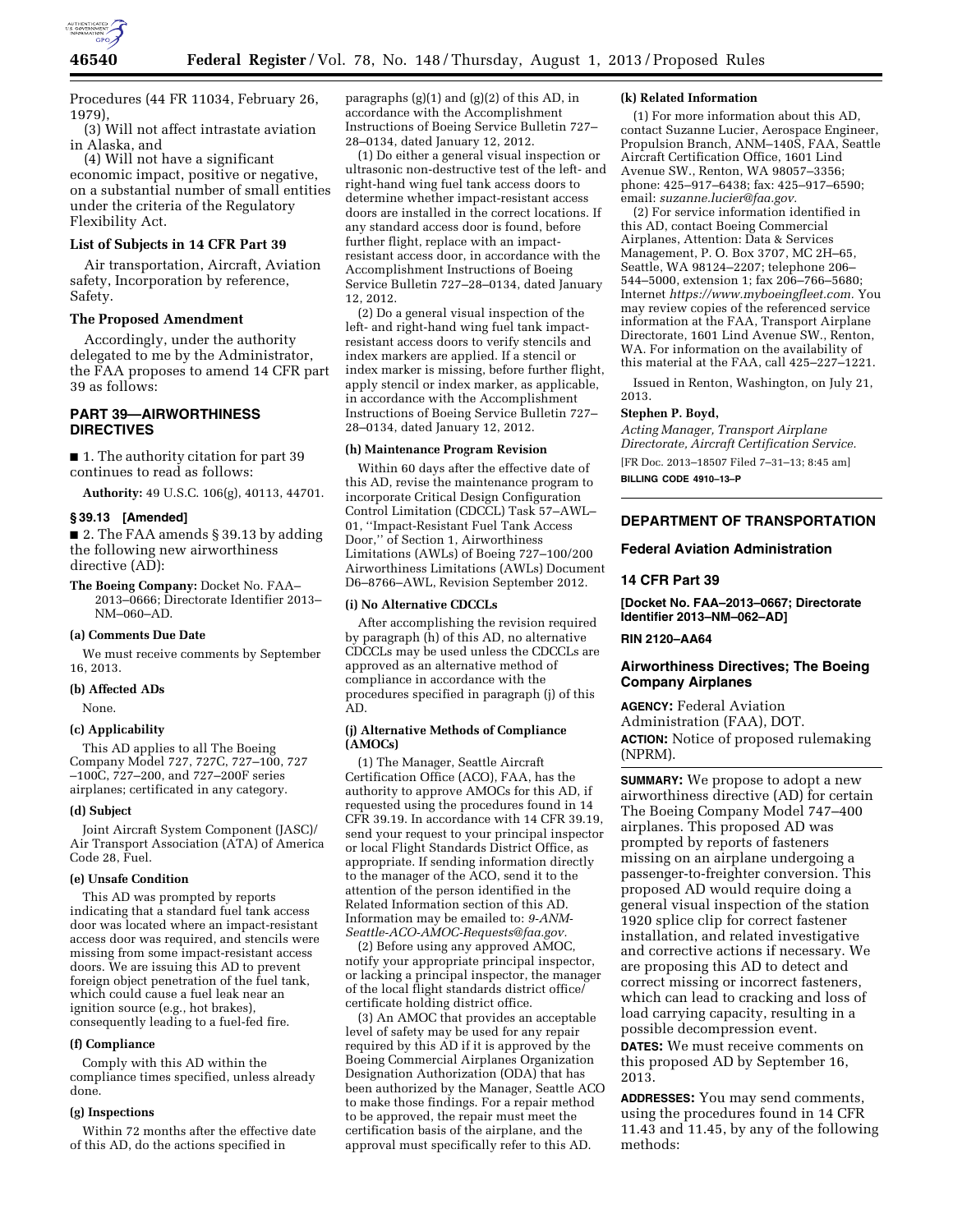• *Federal eRulemaking Portal:* Go to *[http://www.regulations.gov.](http://www.regulations.gov)* Follow the instructions for submitting comments.

• *Fax:* 202–493–2251.

• *Mail:* U.S. Department of Transportation, Docket Operations, M–30, West Building Ground Floor, Room W12–140, 1200 New Jersey Avenue SE., Washington, DC 20590.

• *Hand Delivery:* Deliver to Mail address above between 9 a.m. and 5 p.m., Monday through Friday, except Federal holidays.

For service information identified in this proposed AD, contact Boeing Commercial Airplanes, Attention: Data & Services Management, P.O. Box 3707, MC 2H–65, Seattle, WA 98124–2207; telephone 206–544–5000, extension 1; fax 206–766–5680; Internet *[https://](https://www.myboeingfleet.com) [www.myboeingfleet.com.](https://www.myboeingfleet.com)* You may review copies of the referenced service information at the FAA, Transport Airplane Directorate, 1601 Lind Avenue SW., Renton, WA. For information on the availability of this material at the FAA, call 425–227–1221.

## **Examining the AD Docket**

You may examine the AD docket on the Internet at *[http://](http://www.regulations.gov)* 

*[www.regulations.gov;](http://www.regulations.gov)* or in person at the Docket Management Facility between 9 a.m. and 5 p.m., Monday through Friday, except Federal holidays. The AD docket contains this proposed AD, the regulatory evaluation, any comments received, and other information. The street address for the Docket Office (phone: 800–647–5527) is in the **ADDRESSES** section. Comments will be available in the AD docket shortly after receipt.

**FOR FURTHER INFORMATION CONTACT:** Bill Ashforth, Aerospace Engineer, Airframe Branch, ANM–120S, FAA, Seattle Aircraft Certification Office, 1601 Lind Avenue SW., Renton, WA 98057–3356;

phone: 425–917–6432; fax: 425–917– 6590; email: *[bill.ashforth@faa.gov.](mailto:bill.ashforth@faa.gov)*  **SUPPLEMENTARY INFORMATION:** 

### **Comments Invited**

We invite you to send any written relevant data, views, or arguments about this proposal. Send your comments to an address listed under the **ADDRESSES** section. Include ''Docket No. FAA– 2013–0667; Directorate Identifier 2013– NM–062–AD'' at the beginning of your comments. We specifically invite comments on the overall regulatory, economic, environmental, and energy aspects of this proposed AD. We will consider all comments received by the closing date and may amend this proposed AD because of those comments.

We will post all comments we receive, without change, to *[http://](http://www.regulations.gov) [www.regulations.gov,](http://www.regulations.gov)* including any personal information you provide. We will also post a report summarizing each substantive verbal contact we receive about this proposed AD.

#### **Discussion**

We have received a report of an airplane, while undergoing a passengerto-freighter conversion, missing fasteners on the station 1920 splice clip. The possibility of this discrepancy exists on airplanes already delivered. This condition, if not corrected, could result in cracking and loss of load carrying capacity, resulting in a possible decompression event.

## **Relevant Service Information**

We reviewed Boeing Alert Service Bulletin 747–53A2844, Revision 1, dated July 30, 2012. For information on the procedures and compliance times, see this service information at *[http://](http://www.regulations.gov)  [www.regulations.gov](http://www.regulations.gov)* by searching for Docket No. FAA–2013–0667.

### **FAA's Determination**

We are proposing this AD because we evaluated all the relevant information and determined the unsafe condition described previously is likely to exist or develop in other products of the same type design.

## **Proposed AD Requirements**

This proposed AD would require accomplishing the actions specified in the service information described previously, except as discussed under ''Differences Between the Proposed AD and the Service Information.''

The phrase ''related investigative actions'' might be used in this proposed AD. ''Related investigative actions'' are follow-on actions that: (1) Are related to the primary actions, and (2) further investigate the nature of any condition found. Related investigative actions in an AD could include, for example, inspections.

In addition, the phrase ''corrective actions'' might be used in this proposed AD. ''Corrective actions'' are actions that correct or address any condition found. Corrective actions in an AD could include, for example, repairs.

### **Differences Between the Proposed AD and the Service Information**

Although the service bulletin specifies that operators may contact the manufacturer for disposition of certain repair conditions, this proposed AD would require operators to repair those conditions in accordance with a method approved by the FAA.

### **Costs of Compliance**

We estimate that this proposed AD affects 3 airplanes of U.S. registry.

We estimate the following costs to comply with this proposed AD:

# ESTIMATED COSTS

| Action                                       | Labor cost                                  | Parts cost | Cost per<br>product | Cost on<br>U.S.<br>operators |
|----------------------------------------------|---------------------------------------------|------------|---------------------|------------------------------|
| Inspection for correct fastener installation | 2 work-hours $\times$ \$85 per hour = \$170 | \$0        | \$170               | \$510                        |

We estimate the following costs to do any necessary repairs that would be

required based on the results of the proposed inspection. We have no way of

determining the number of aircraft that might need these repairs:

# ON-CONDITION COSTS

| Action | Labor cost | Parts cost | Cost per<br>product |
|--------|------------|------------|---------------------|
|        |            | \$0        | \$255<br>170<br>170 |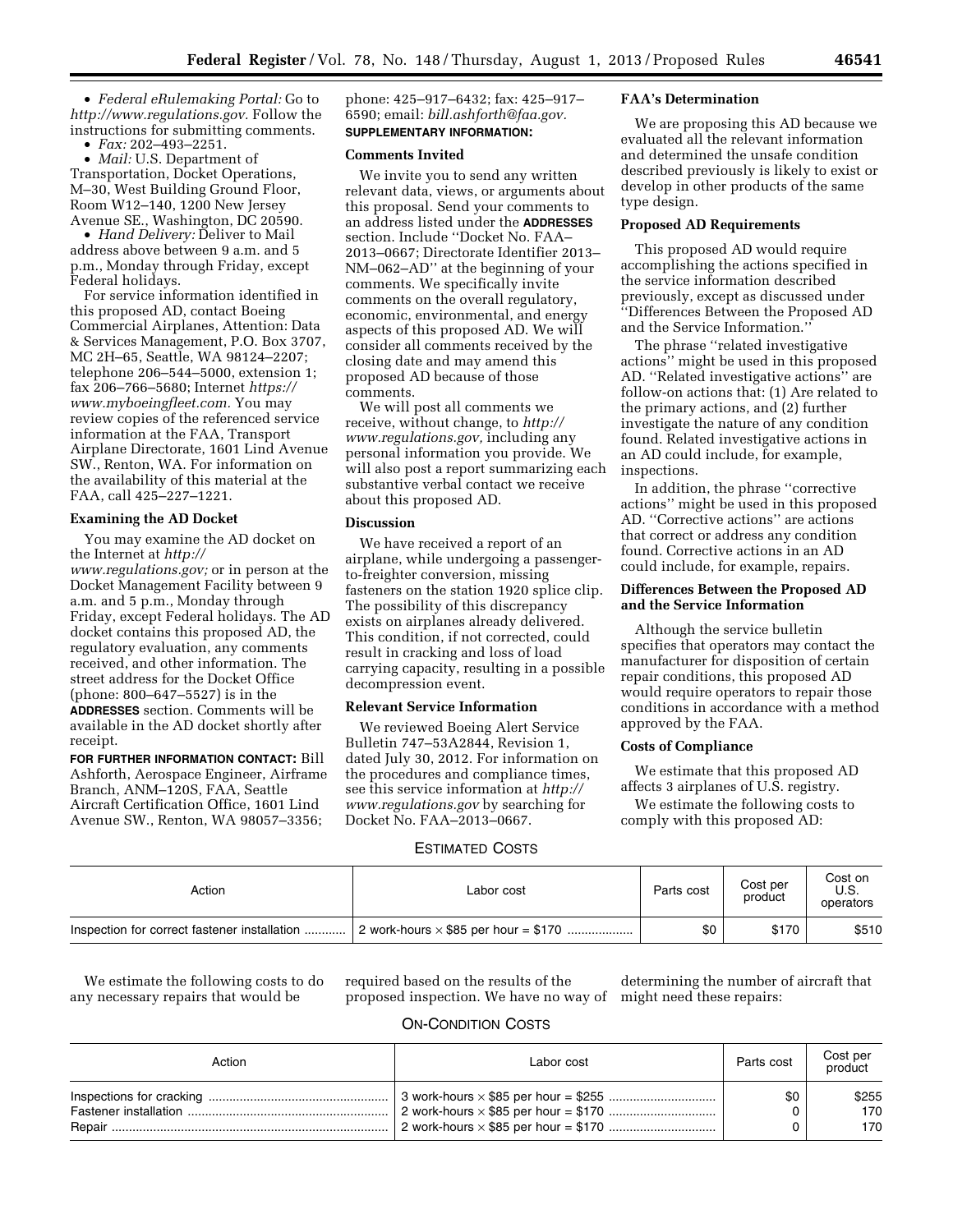According to the manufacturer, some of the costs of this proposed AD may be covered under warranty, thereby reducing the cost impact on affected individuals. We do not control warranty coverage for affected individuals. As a result, we have included all costs in our cost estimate.

### **Authority for This Rulemaking**

Title 49 of the United States Code specifies the FAA's authority to issue rules on aviation safety. Subtitle I, section 106, describes the authority of the FAA Administrator. Subtitle VII: Aviation Programs, describes in more detail the scope of the Agency's authority.

We are issuing this rulemaking under the authority described in Subtitle VII, Part A, Subpart III, Section 44701: ''General requirements.'' Under that section, Congress charges the FAA with promoting safe flight of civil aircraft in air commerce by prescribing regulations for practices, methods, and procedures the Administrator finds necessary for safety in air commerce. This regulation is within the scope of that authority because it addresses an unsafe condition that is likely to exist or develop on products identified in this rulemaking action.

#### **Regulatory Findings**

We determined that this proposed AD would not have federalism implications under Executive Order 13132. This proposed AD would not have a substantial direct effect on the States, on the relationship between the national Government and the States, or on the distribution of power and responsibilities among the various levels of government.

*For the reasons discussed above, I certify this proposed regulation:* 

(1) Is not a ''significant regulatory action'' under Executive Order 12866,

(2) Is not a ''significant rule'' under the DOT Regulatory Policies and Procedures (44 FR 11034, February 26, 1979)

(3) Will not affect intrastate aviation in Alaska, and

(4) Will not have a significant economic impact, positive or negative, on a substantial number of small entities under the criteria of the Regulatory Flexibility Act.

### **List of Subjects in 14 CFR Part 39**

Air transportation, Aircraft, Aviation safety, Incorporation by reference, Safety.

## **The Proposed Amendment**

Accordingly, under the authority delegated to me by the Administrator, the FAA proposes to amend 14 CFR part 39 as follows:

## **PART 39—AIRWORTHINESS DIRECTIVES**

■ 1. The authority citation for part 39 continues to read as follows:

**Authority:** 49 U.S.C. 106(g), 40113, 44701.

#### **§ 39.13 [Amended]**

■ 2. The FAA amends § 39.13 by adding the following new airworthiness directive (AD):

**The Boeing Company:** Docket No. FAA– 2013–0667; Directorate Identifier 2013– NM–062–AD.

### **(a) Comments Due Date**

We must receive comments by September 16, 2013.

### **(b) Affected ADs**

None.

#### **(c) Applicability**

This AD applies to The Boeing Company Model 747–400 series airplanes, certificated in any category, as identified in Boeing Alert Service Bulletin 747–53A2844, Revision 1, dated July 30, 2012.

### **(d) Subject**

Joint Aircraft System Component (JASC)/ Air Transport Association (ATA) of America Code 53, Fuselage.

#### **(e) Unsafe Condition**

This AD was prompted by reports of fasteners missing on an airplane undergoing a passenger-to-freighter conversion. We are issuing this AD to detect and correct missing or incorrect fasteners, which can lead to cracking and loss of load carrying capacity, resulting in a possible decompression event.

## **(f) Compliance**

Comply with this AD within the compliance times specified, unless already done.

## **(g) Inspection**

Except as required by paragraph (h)(1) of this AD, at the times specified in paragraph 1.E., ''Compliance,'' of Boeing Alert Service Bulletin 747–53A2844, Revision 1, dated July 30, 2012: Do a general visual inspection for correct installation of the station 1920 splice clip common to the auxiliary sill web and the tie clip, and do all applicable related investigative and corrective actions in accordance with the Accomplishment Instructions of Boeing Alert Service Bulletin 747–53A2844, Revision 1, dated July 30, 2012, except as required by paragraph (h)(2) of this AD. Do all applicable related investigative and corrective actions before further flight.

#### **(h) Exceptions to the Service Information**

(1) Where Boeing Alert Service Bulletin 747–53A2844, Revision 1, dated July 30, 2012, specifies a compliance time ''after the original issue date of the service bulletin,'' this AD requires compliance within the

specified compliance time after the effective date of this AD.

(2) If any cracking is found during any inspection required by this AD, and Boeing Alert Service Bulletin 747–53A2844, Revision 1, dated July 30, 2012, specifies contacting Boeing for appropriate action: Before further flight, repair using a method approved in accordance with the procedures specified in paragraph (j) of this AD.

### **(i) Credit for Previous Actions**

This paragraph provides credit for actions required by paragraph (g) of this AD, if those actions were performed before the effective date of this AD using Boeing Alert Service Bulletin 747–53A2844, dated September 15, 2011, except the detailed inspection for cracking of the auxiliary sill outer chord tee and attached parts and all applicable related investigative and corrective actions must be done in accordance with Boeing Alert Service Bulletin 747–53A2844, Revision 1, dated July 30, 2012, at the times specified in paragraph (g) of this AD. Boeing Alert Service Bulletin 747–53A2844, dated September 15, 2011, is not incorporated by reference in this AD.

#### **(j) Alternative Methods of Compliance (AMOCs)**

(1) The Manager, Seattle Aircraft Certification Office (ACO), FAA, has the authority to approve AMOCs for this AD, if requested using the procedures found in 14 CFR 39.19. In accordance with 14 CFR 39.19, send your request to your principal inspector or local Flight Standards District Office, as appropriate. If sending information directly to the manager of the ACO, send it to the attention of the person identified in the Related Information section of this AD. Information may be emailed to: *[9-ANM-](mailto:9-ANM-Seattle-ACO-AMOC-Requests@faa.gov)[Seattle-ACO-AMOC-Requests@faa.gov.](mailto:9-ANM-Seattle-ACO-AMOC-Requests@faa.gov)* 

(2) Before using any approved AMOC, notify your appropriate principal inspector, or lacking a principal inspector, the manager of the local flight standards district office/ certificate holding district office.

(3) An AMOC that provides an acceptable level of safety may be used for any repair required by this AD if it is approved by the Boeing Commercial Airplanes Organization Designation Authorization (ODA) that has been authorized by the Manager, Seattle ACO to make those findings. For a repair method to be approved, the repair must meet the certification basis of the airplane, and the approval must specifically refer to this AD.

#### **(k) Related Information**

(1) For more information about this AD, contact Bill Ashforth, Aerospace Engineer, Airframe Branch, ANM–120S, FAA, Seattle Aircraft Certification Office, 1601 Lind Avenue SW., Renton, WA 98057–3356; phone: 425–917–6432; fax: 425–917–6590; email: *[bill.ashforth@faa.gov.](mailto:bill.ashforth@faa.gov)* 

(2) For service information identified in this AD, contact Boeing Commercial Airplanes, Attention: Data & Services Management, P.O. Box 3707, MC 2H–65, Seattle, WA 98124–2207; telephone 206– 544–5000, extension 1; fax 206–766–5680; Internet *[https://www.myboeingfleet.com.](https://www.myboeingfleet.com)* You may review copies of the referenced service information at the FAA, Transport Airplane